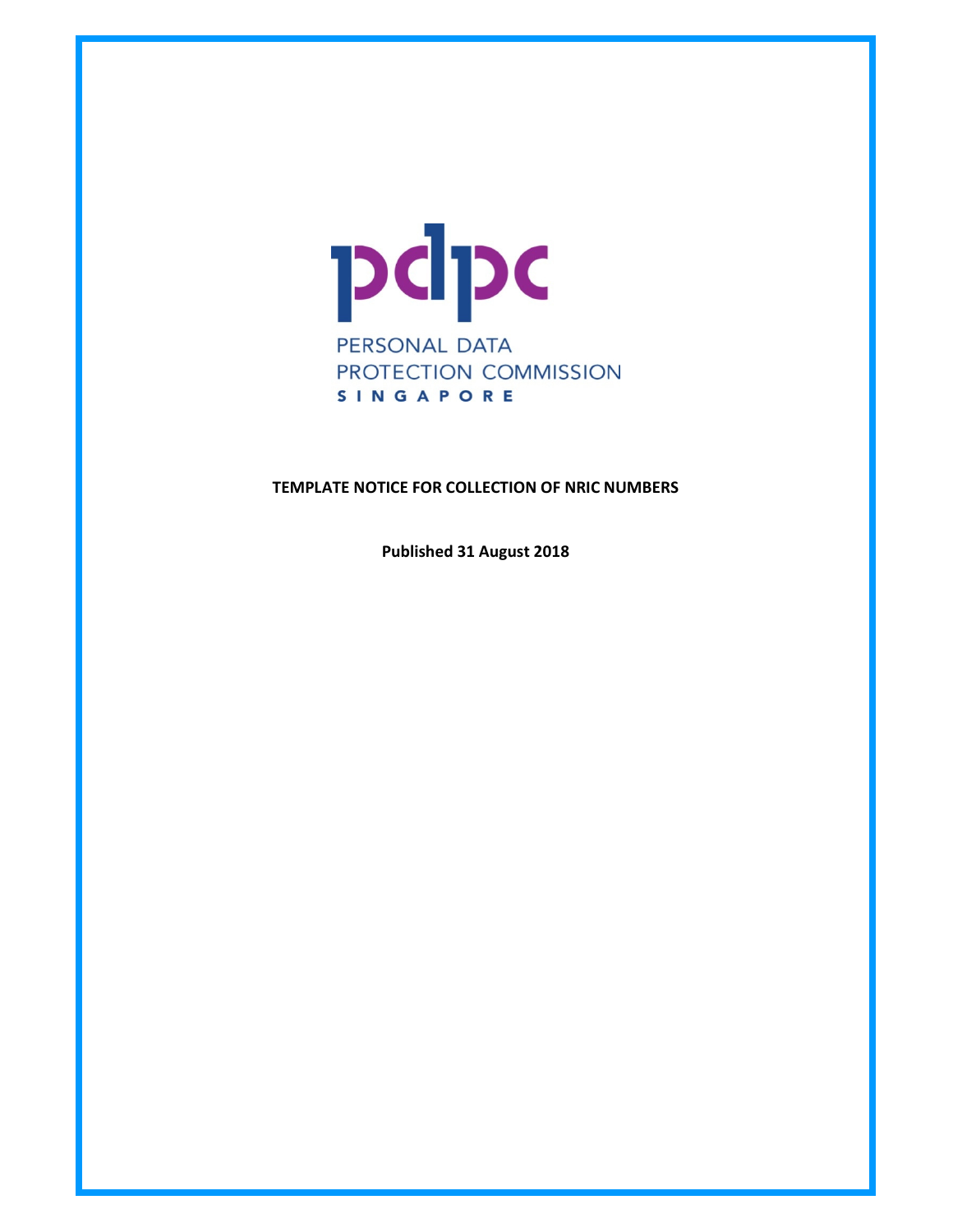## **INTRODUCTION**

- 1. This template notice is crafted broadly for general use, and organisations may wish to adapt this template so as to notify their customers of their existing efforts to comply with the revised Advisory Guidelines on the Personal Data Protection Act (PDPA) for NRIC and other National Identification Numbers and the expected date of completion to better manage their customers' expectations.
- 2. Please fill in the information indicated in square brackets (for example, please fill in the date when the notice is put up in place of "[date of notice]").
- 3. Please delete the information with asterisk (\*) where appropriate (for example, please specify whether your organisation is reviewing its website, system and/or platform in the first row of the template table).
- 4. An organisation that wishes to use this template should review and confirm that it meets the organisation's requirements or whether amendments should be made to suit the organisation's specific circumstances (e.g. if additional or alternative areas should be included).